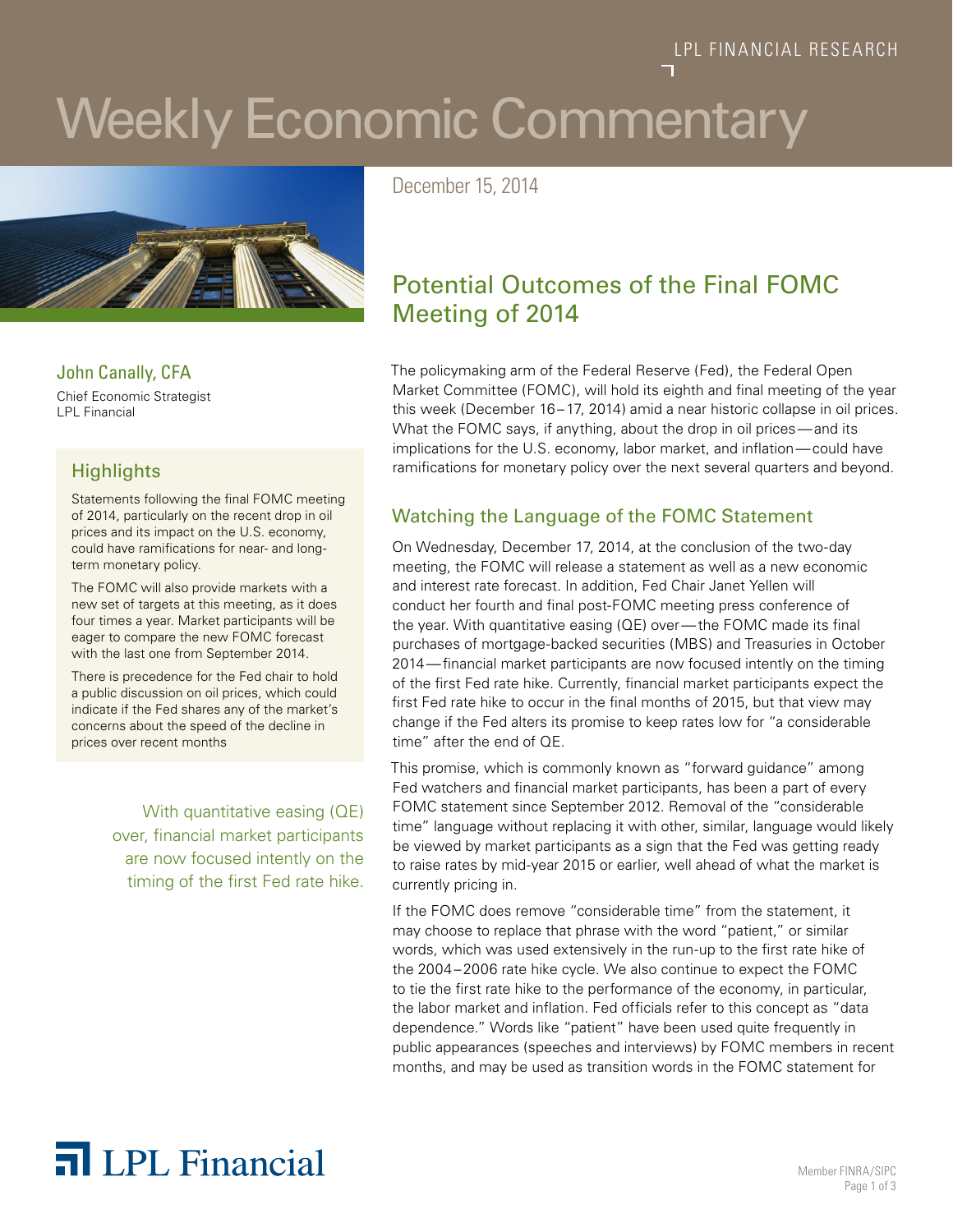the next few meetings until it becomes clear to FOMC members that the overall economy, the labor market, and inflation are well on their way toward hitting the FOMC's targets.

The FOMC will also provide markets with a new set of targets at this meeting, as it does four times a year. The FOMC's new forecast for gross domestic product (GDP), the unemployment rate, inflation, the appropriate timing of the first rate hike, and the so-called "dot plot" (the appropriate level for the fed funds rate at year end in 2015, 2016, 2017, and beyond) will be scoured by market participants looking for clues as to how the FOMC's own economic forecast has evolved since the last FOMC forecast was released in September 2014.

#### What Will the Fed Say About Oil Prices?

Fed Chair Yellen is almost certain to mention data dependency and patience in removing stimulus—along with financial conditions—in her post-FOMC press conference and is almost certain to be asked about the recent drop in oil prices as well. In the past, the Fed has viewed increases in oil prices as a drag on growth more than a boost to core inflation and is likely to view the recent drop in prices through the same prism: i.e., the drop in prices should be a boost for the economy and should have only a transitory impact on core inflation. The drop in oil prices is also likely to warrant a mention in the FOMC statement as it relates to inflation expectations [Figure 1]. Our concern—and the market's—is around the speed of the decline in oil prices, and that could also be a topic covered by Yellen at her press conference.





There is recent precedent for the Fed chair to have a lengthy public discussion of oil prices, and it happened to occur right after the onset of the Arab Spring in 2011. The Fed's first post-FOMC press conference was held by Fed Chairman Ben Bernanke on April 27, 2011. At that time, oil and gasoline prices were surging as a result of the Arab Spring, which began in Tunisia and Algeria in January 2011, driving oil prices from around \$80

In the past, the Fed has viewed increases in oil prices as a drag on growth more than a boost to core inflation and is likely to view the recent drop in prices through the same prism.